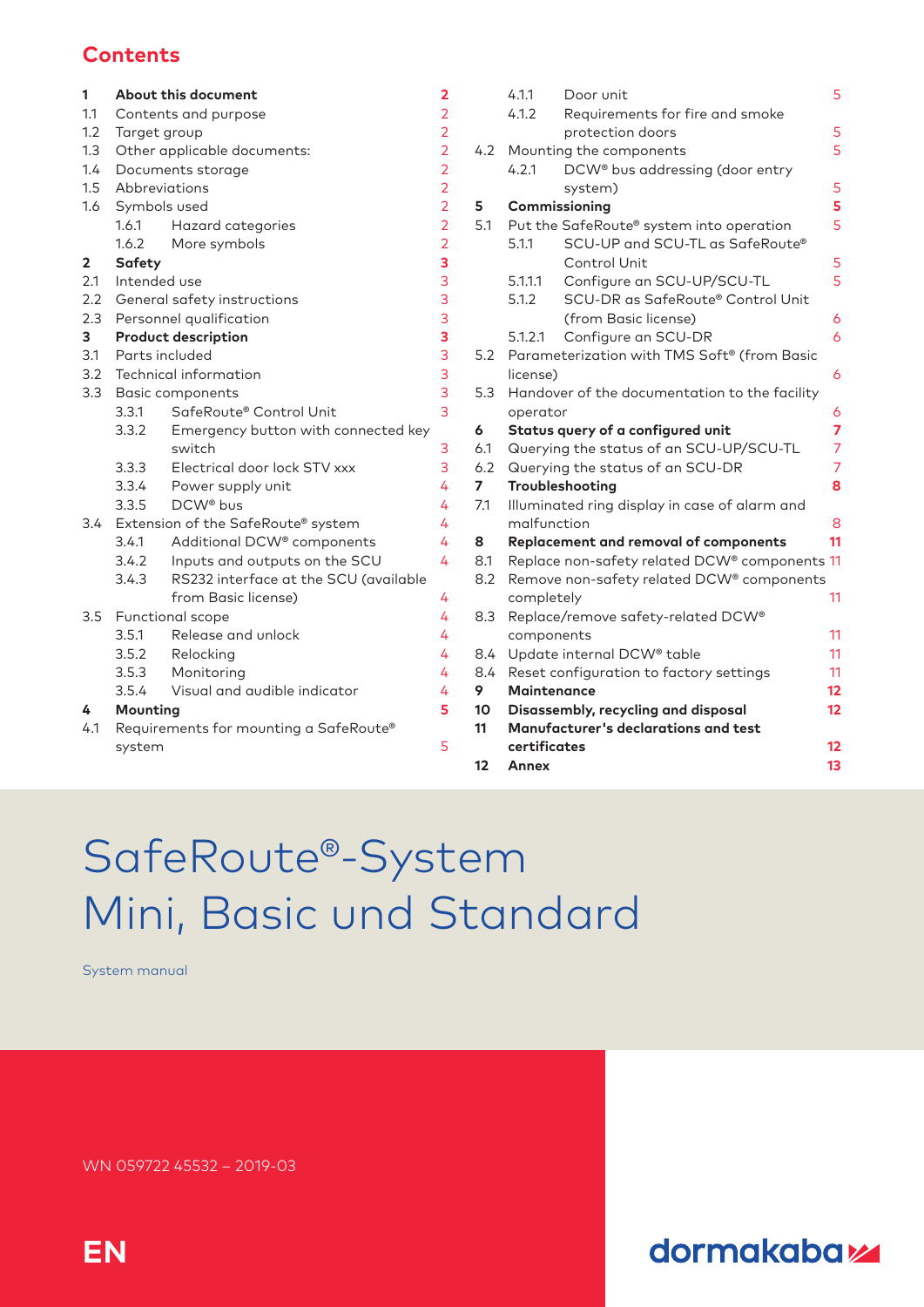### <span id="page-1-0"></span>**1 About this document**

### 1.1 Contents and purpose

This document contains the information and instructions for the installation and operation of a SafeRoute® system on an emergency exit door unit according to EltVTR (12/1997 version) and DIN EN 13637:2015. The functional scope information refers to a SafeRoute® system with the Standard license.

### 1.2 Target group

This document is intended for assembling technicians and specialists authorized by dormakaba for the installation, operation, maintenance and testing of a SafeRoute® system.

### 1.3 Other applicable documents:

The following documents belong to the unit's complete documentation and must be observed:

- The installed individual components' assembly instructions and documents
- The operation manual
- The inspection log for the door unit on which the SafeRoute® system was installed
- The TMS Soft<sup>®</sup> handbook
- The approved components' declaration of conformity

### 1.4 Documents storage

This document and the other applicable documents must be handed over to the facility operator after commissioning. The facility operator must keep the documents for the entire service life and make them accessible to the persons responsible for the inspection and maintenance of the emergency exit door unit.

### 1.5 Abbreviations

### **Abbreviation Definition**

| SCU-xx     | SafeRoute® Control Unit - Control<br>unit of a SafeRoute® system in three<br>versions:<br>$\cdot$ SCU-UP = Flush mounting<br>$\cdot$ SCU-TL = in the door terminal<br>STL-G<br>$\cdot$ SCU-DR = DIN rail mounting |
|------------|-------------------------------------------------------------------------------------------------------------------------------------------------------------------------------------------------------------------|
| <b>SLI</b> | License card                                                                                                                                                                                                      |
| SLI-A      | Application                                                                                                                                                                                                       |
| STL-G      | Door terminal with emergency<br>button SCU-TL and key switch ST                                                                                                                                                   |
| STV xxx    | Electrical door lock                                                                                                                                                                                              |
| ST         | Key switch                                                                                                                                                                                                        |
|            |                                                                                                                                                                                                                   |

1.6 Symbols used

### 1.6.1 Hazard categories

### **WARNING**

This signal word indicates a situation of potential risk, which could lead to death or serious injury if not averted.

### 1.6.2 More symbols



### **TIPS AND RECOMMENDATIONS**

This signal word indicates useful information for efficient and trouble-free operation.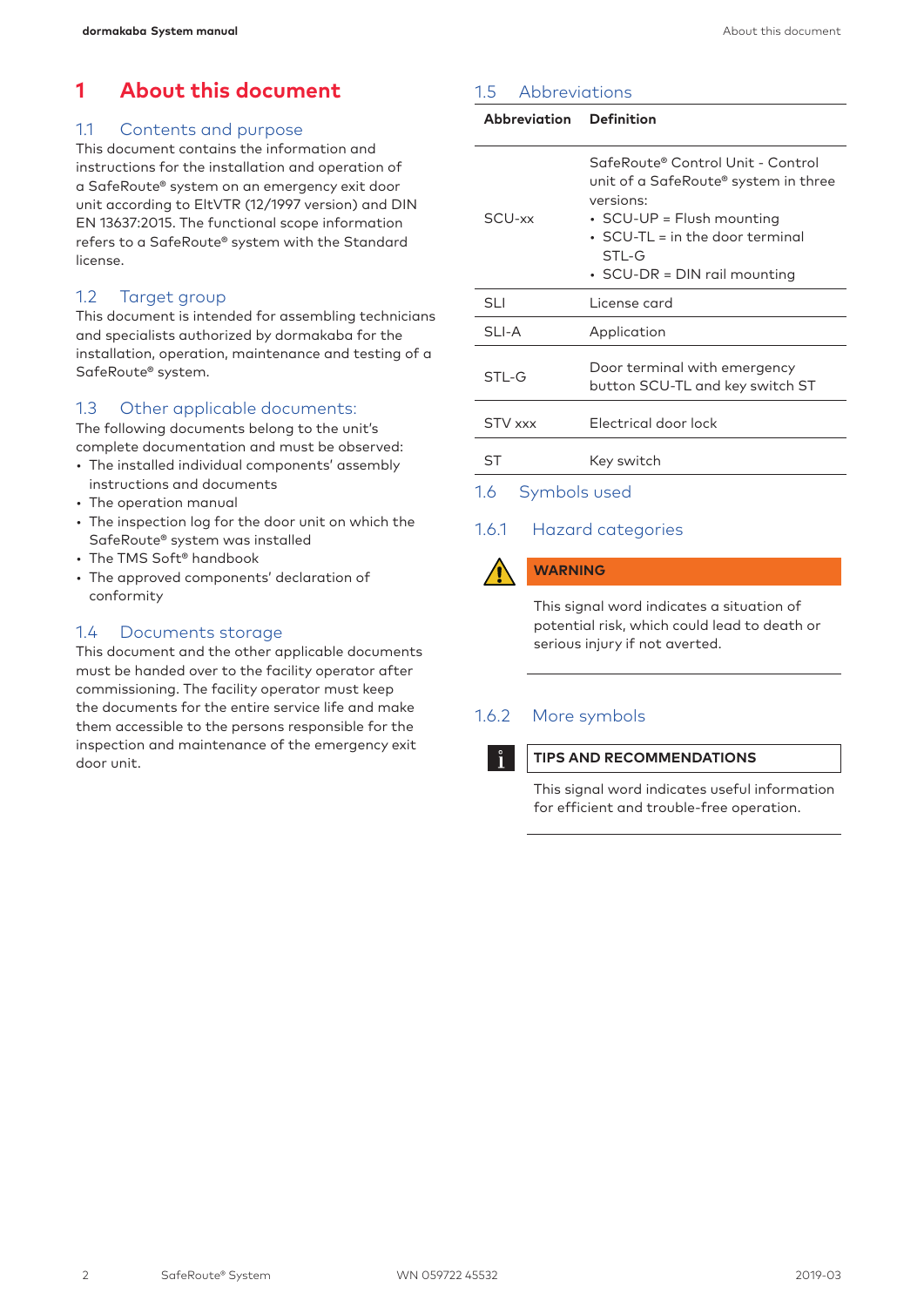### <span id="page-2-0"></span>**2 Safety**

The following instructions must be observed by the installer and facility operator. The installation of escape route security systems must not impede the unhindered escape of persons in the event of danger. Only use dormakaba spare parts or spare parts approved by dormakaba.

### 2.1 Intended use

The escape route security system SafeRoute® is an electrical locking system on doors in emergency and escape routes, which counteracts any misuse of the escape route. When using the dormakaba escape route security system SafeRoute®, the technical data and environmental conditions of the components used must be taken into account. Only components and parts approved by dormakaba for a SafeRoute® system may be used (see current list www. dormakaba.com).

The intended use also includes compliance with all information in this document and in the other applicable documents (see also Ch. 1.3).

### 2.2 General safety instructions



### **WARNING**

**Danger to life due to blocked escape routes** Mounted devices and components as well as their settings can prevent people from escaping in an emergency if they are handled improperly.

### 2.3 Personnel qualification

Mounting, commissioning, testing and maintenance of the SafeRoute® system may only be performed by persons authorized by dormakaba.

### **3 Product description**

A SafeRoute® system is an electrical locking system for emergency exit doors. The SLI license card defines the SafeRoute® system's functional scope. A SafeRoute® system consists of various components depending on the requirements.

### 3.1 Parts included

- Mini, Basic or Standard license card
- Battery (for the clock function from license standard)
- System manual
- Operation manual
- Inspection logbook

### 3.2 Technical information

- Systems according to EltVTR must be operated with 24 V  $\pm$  10% (to maintain the retention force for locking devices).
- Systems outside the scope of the EltVTR can be operated functionally safe with  $24 V \pm 15\%$ .

#### 3.3 Basic components



Fig. 1 Example execution of a SafeRoute® system A SafeRoute® system consists of at least the following basic components:

- **1** an emergency button
- **2** a key switch ST connected to SCU
- **3** a SafeRoute® Control Unit SCU
- **4** an SLI license card
- **5** an electrical door lock STV xxx

**6** a power supply, e.g. power supply unit NT-S24-1.5 The basic components are connected via a four-core control cable (DCW® bus).

The connection of additional components is possible.

### 3.3.1 SafeRoute® Control Unit

The SCU with the inserted license card is the SafeRoute® system's control unit. The license card defines the SafeRoute® system's functional scope. The SCU is available in three versions:

- SCU-UP: consists of an SCU with emergency button for flush mounting
- SCU-TL: consists of an SCU with emergency button in the door terminal STL-G
- SCU-DR: consists of an SCU for DIN rail mounting (SCU-DR can be used from the Basic license.)

#### 3.3.2 Emergency button with connected key switch

The emergency button releases the electric locking device when pushed. The emergency button's multicolored illuminated ring provides information about the current door status. A key switch (ST) must be connected to the emergency button.

The key switch offers the following functions:

- Locking and unlocking
- Alarm acknowledgement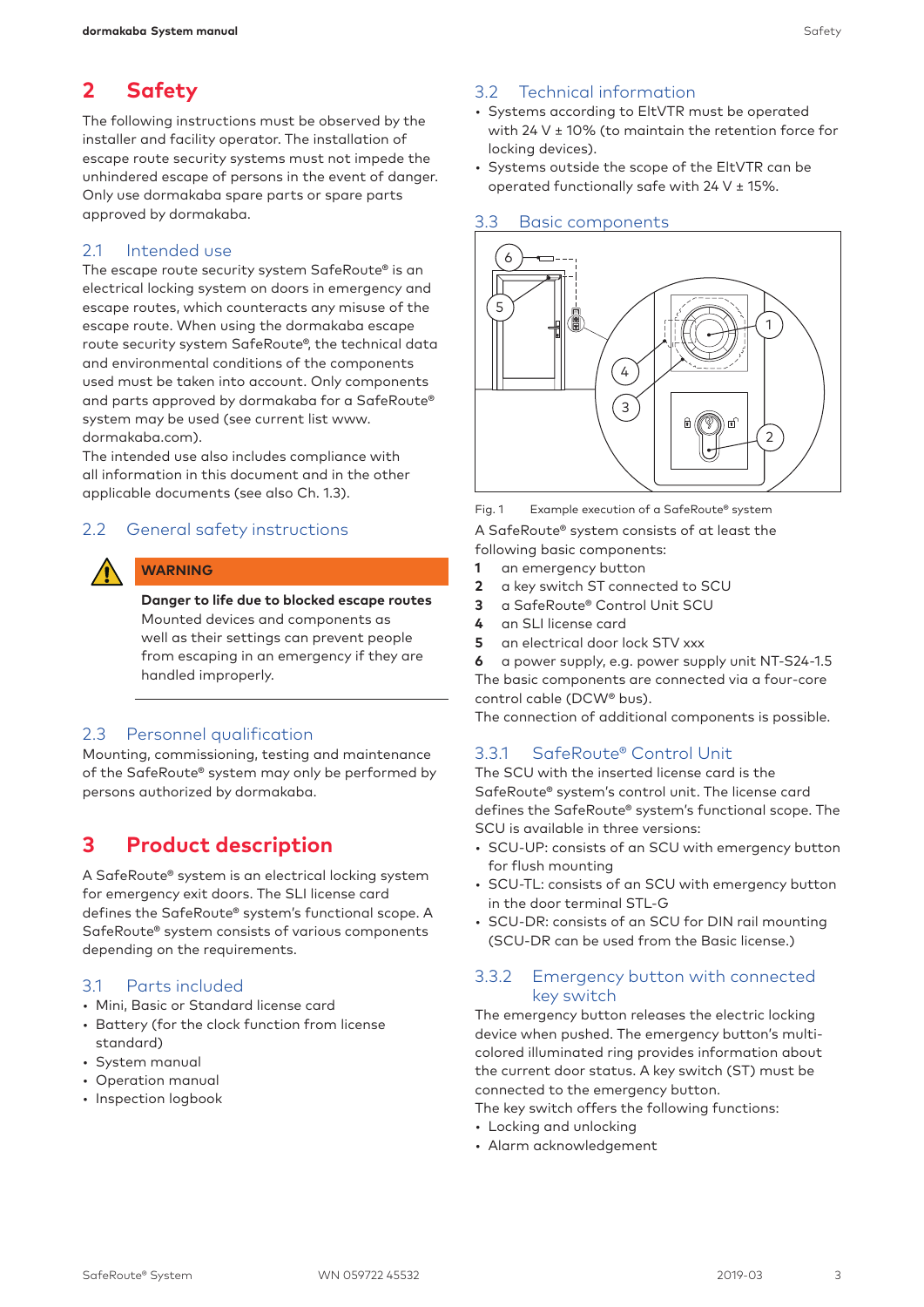### <span id="page-3-0"></span>3.3.3 Electrical door lock STV xxx

The electric door lock locks the door and releases the door on request. Up to four different as well as identical door locks can be connected to a SafeRoute® system via the DCW® bus. All dormakaba STV xxx door locks are permitted. Door locks without DCW® bus are integrated via the STV-A adapter.

### 3.3.4 Power supply unit

The power supply unit feeds the 24V DC voltage for all SafeRoute® and DCW® components at any point in the DCW® bus. If there is an increased demand for power, several power supply units can be connected (the +24V line between the power supplies must then be disconnected). Any power supply units used must meet the dormakaba requirements (definition of power supplies: see Declaration of Conformity at www.dormakaba.com).

### 3.3.5 DCW® bus

The DCW® bus connects the components. Power is supplied via the DCW® bus (four-core control cable). dormakaba recommends the following type of lead: • For bus routes up to max. 300 m: J-Y(St)Y 2x2x0.8

### 3.4 Extension of the SafeRoute® system

### 3.4.1 Additional DCW® components

Depending on requirements, the SafeRoute® system can be supplemented with additional DCW® components, e.g. additional emergency button, key switches, self-locking panic locks, etc.

#### List of all approved components:

The list of approved components and parts and the declaration of conformity are available at www. dormakaba.com.

### 3.4.2 Inputs and outputs on the SCU

Each SCU has inputs and outputs where alarm and signaling systems, external access control systems and other components can be connected or switched. The input and output functions can be parameterized with TMS Soft® from the Basic license.

#### 3.4.3 RS232 interface at the SCU (available from Basic license)

The SCU with the inserted license card can be connected to TMS Soft® (PC computer) via the RS232 interface. The connection can also be made via an LON or LAN network adapter.

### 3.5 Functional scope

The functions of a SafeRoute® system result from the connected components and the license card (see Chap. [12\)](#page-12-1). The preconfigured functions (default values) can be changed with TMS Soft® and the SafeRoute® configuration software (possible from Basic license).

The SafeRoute® system's functional scope can be expanded by additional components and SLI-A application cards (from Basic license).

### 3.5.1 Release and unlock

The following functions are available (default values):

- Release via emergency button (with alarm trigger)
- Release in case of power failure
- Temporary unlocking
- Long-term unlocking (from Standard license)
- Permanent unlocking
- Release by an alarm system (fire, danger, smoke detectors, sprinklers, etc.)

### 3.5.2 Relocking

The following functions are available (default values):

- Automatically after power failure
- Temporary unlocking: Automatically after expiry of the set relocking time
- Long-term unlocking: Automatically after expiry of the set relocking time
- Permanent unlocking: Automatically after closing the door and operation via key switch

### 3.5.3 Monitoring

The default values are:

- Tamper monitoring
- "Door open" monitoring with two different time ranges for pre- and main alarm (from Standard license)

### 3.5.4 Visual and audible indicator

The following displays are possible:

- Operating of the emergency button
- Alarm trigger
- Activation of locking and unlocking
- Relocking failed
- Pending maintenance
- Malfunction and error reports
- Connected components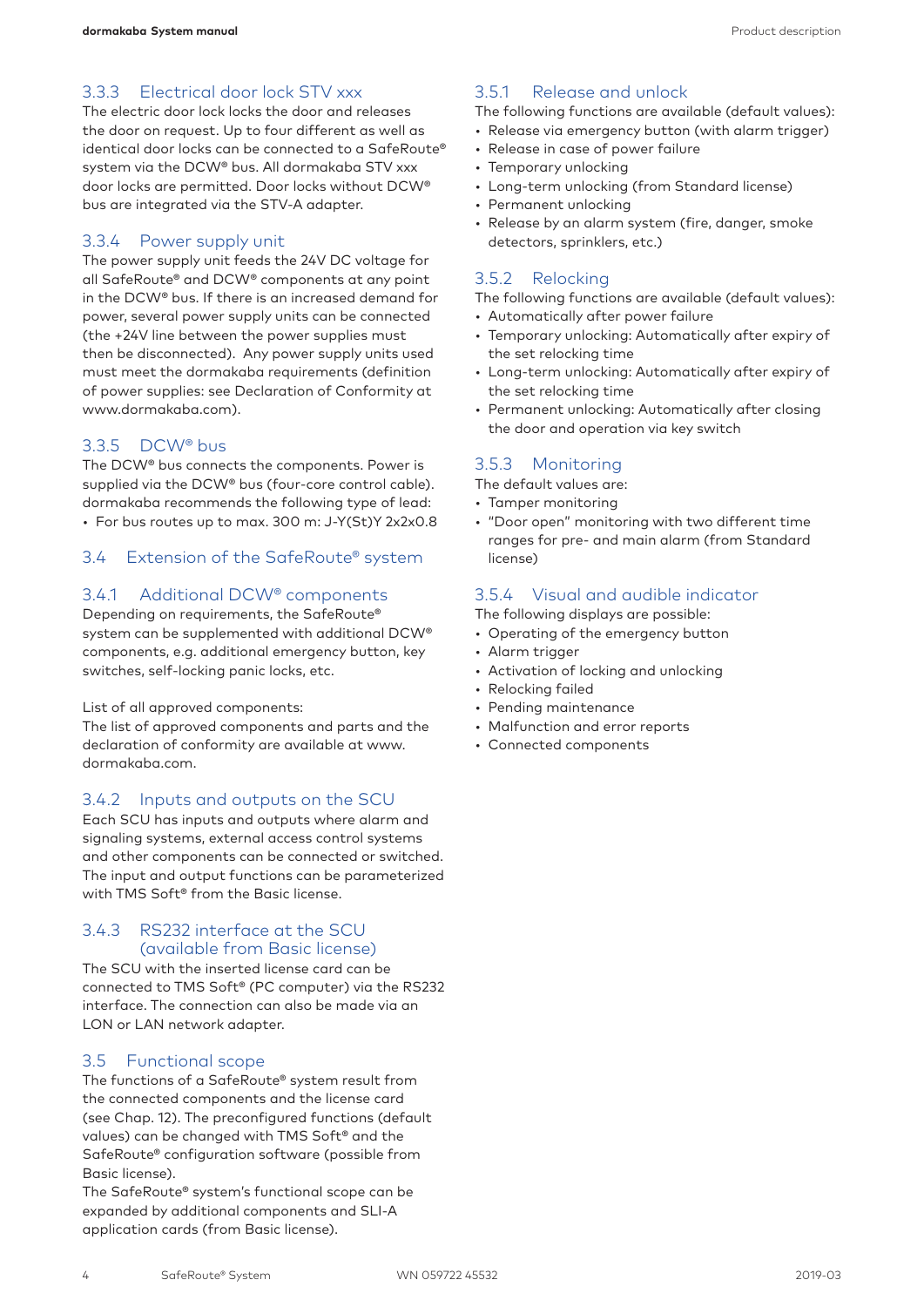### <span id="page-4-0"></span>**4 Mounting**

### 4.1 Requirements for mounting a SafeRoute® system

### 4.11 Door unit

All door unit components must be approved by the manufacturers for use as part of an emergency exit unit and must function properly.

#### 4.1.2 Requirements for fire and smoke protection doors

When mounting a SafeRoute® System in preventive fire protection, the fire and smoke protection doors' properties must not be impaired.

Mounting is only permitted if the proof of usability for the fire and smoke protection door allows for mounting and the proof of usability's stipulations are observed.

Further information can be found in the report "Permissible changes and additions to fire protection closures" from the Deutsches Institut für Bautechnik (DIBt 1/1996), Berlin.

### 4.2 Mounting the components

The SLI license card and the battery (from Standard license) are plugged into the SafeRoute® Control Unit. The further mounting and connection of the SafeRoute® system's individual components is carried out according to the unit configuration and the assembly instructions. All connected components of the SafeRoute® system are entered in the respective door unit's inspection log.

### 4.2.1 DCW® bus addressing (door entry system)

Each DCW® component has a DCW® bus address. Similar DCW® components must have different DCW® bus addresses. The setting is made via the DCW® DIP switches on the components.

### **5 Commissioning**

#### 5.1 Put the SafeRoute® system into operation

Depending on the SafeRoute® Control Unit used (SCU-UP, SCU-TL or SCU-DR from Basic license), the procedure and status displays differ.

### 5.1.1 SCU-UP and SCU-TL as SafeRoute® Control Unit

The status display is indicated by the illuminated ring. The LED segments are assigned to the DCW® security components and light up or flash depending on the status of the connected DCW® component.



Fig. 2 Assignment of the LED segments in the illuminated ring

### 5.1.1.1 Configure an SCU-UP/SCU-TL

- **1.** Connect the power supply.
	- ‣ The illuminated ring on the SCU's emergency button flashes briefly (for initialization views see chapter 6.1) and changes to the rainbow view.
- **2.** Press the S4 service button on the SCU and keep it pressed for 12 s.
	- ‣ After 8 s, a signal sounds.
	- ‣ After 12 s, another signal sounds and the illuminated ring lights up blue.
	- ‣ The connected components are detected and displayed on the illuminated ring (flashing green/blue alternately).
- **3.** Check if the connected components are displayed with the correct address.

#### **TIPPS UND EMPFEHLUNGEN**

Duplicated DCW® addresses are indicated with yellow flashing.

- **4.** Press and hold the service button for 3 s.
	- ‣ The illuminated ring changes to the operation indicator.
	- → **The SCU-UP/SCU-TL is configured.**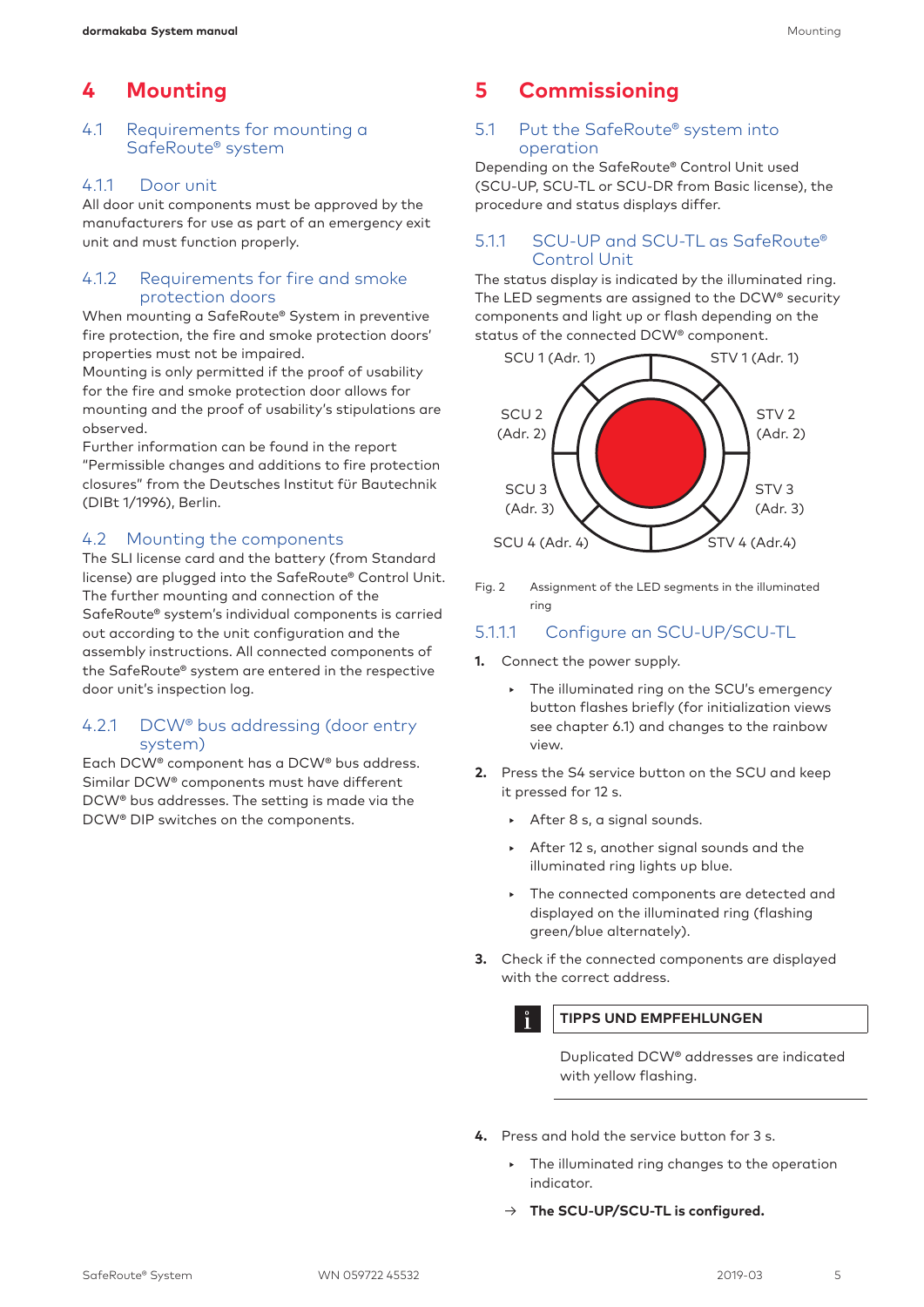<span id="page-5-0"></span>If the illuminated ring does not change to the operation indicator (permanently lit red):

- **1.** Use the key switch to push right to left.
	- ‣ The illuminated ring on the emergency button lights up red permanently.
	- The STVxxx locks.
	- → **The SCU-UP/SCU-TL is configured.**

If the alarm signal "The emergency button is pressed" is pending (see Chap. [7 on page 8\)](#page-7-1), reset the alarm signal:

- **1.** Turn and hold the key to the right on the key switch.
- **2.** Press the emergency button for 1 s and then release.
- **3.** Push the key over the middle to the left and bring it back to the middle position.
- **4.** Remove the key.
	- ‣ The electric locking device is active.
	- → **The SCU-UP/SCU-TL is configured.**

### 5.1.2 SCU-DR as SafeRoute® Control Unit (from Basic license)

The status display during the configuration takes place via LEDs on the board. The LEDs light up or flash depending on the status of the connected DCW® component.



Fig. 3 Arrangement of the LEDs on the SCU-DR board

### 5.1.2.1 Configure an SCU-DR

- **1.** Connect the power supply.
	- ‣ The DCW® LED lights up red when correctly connected.
	- The SLI LED lights up yellow when the license is inserted.
- ‣ The LEDs from In 1 to In 4 change to the initialization view and display the license. In 1 - 4 off no/defective license card In 4 on SLI Basic In 3 on SLI Standard
- ‣ The illuminated ring on the emergency button flashes briefly and changes to the rainbow view.
- **2.** Press and hold the S4 service button on the SCU-DR for 12 s.
	- ‣ After 12 s, the illuminated ring on the emergency button lights up blue.
	- ‣ The BTR LED flashes green.
	- ‣ The connected components are detected and displayed on the illuminated ring (flashing green/blue alternately).
- **3.** Press and hold the S4 service button for 3 s.
	- ‣ The BTR LED lights up green.
	- ‣ The DCW® LED lights up red.
	- ‣ The CPU1 and CPU2 LEDs light up red (CPU1) and yellow (CPU2).
	- ‣ The illuminated ring on the emergency button lights up red permanently.
- **4.** Use the key switch to push right to left.
	- ‣ The illuminated ring on the emergency button lights up red permanently.
	- The STVxxx locks.
	- → **The SCU-DR is configured.**

### 5.2 Parameterization with TMS Soft® (from Basic license)

With TMS Soft® and the SafeRoute® configuration software, the functions of the components and the SafeRoute® system can be adapted. For more information, see the TMS Soft® handbook. The settings made with the SafeRoute® configuration

software must be entered in the respective door unit's inspection log.

### 5.3 Handover of the documentation to the facility operator

All documents relevant for proper operation are handed over to the facility operator after initial commissioning:

- The installed individual components' assembly instructions and documents
- The operation manual
- The door unit's inspection log
- This system manual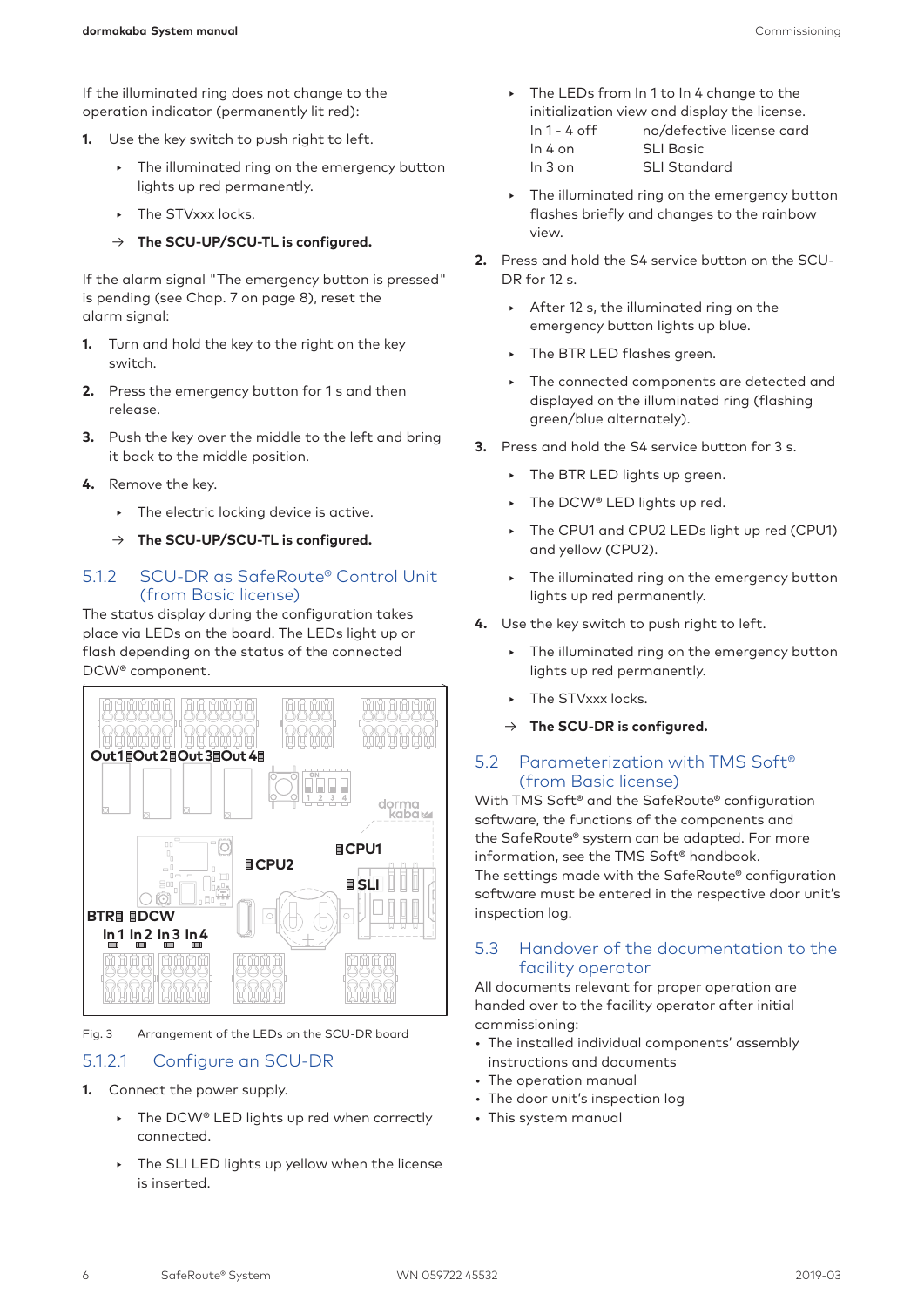### <span id="page-6-0"></span>**6 Status query of a configured unit**

After a power failure, the license used and the status of all connected components are displayed in several initialization steps on the SafeRoute® Control Unit emergency button's illuminated ring.

### 6.1 Querying the status of an SCU-UP/ SCU-TL

- **1.** Disconnect the power supply.
- **2.** Reconnect the power supply.
	- ‣ The illuminated ring on the emergency button changes to Initialization view 1: **White** (lit up) = SLI license card



‣ The illuminated ring changes to Initialization view 2:



**Red** = STV-xxx available.

The display flashes red (2.5 Hz) if there is no configuration and the STV is not assigned to any SCU.

**Green** = SCU emergency button available. The indicator flashes green (2.5 Hz) if the emergency button is not yet configured. **Yellow** = Malfunction: STV/SCU is missing/ defective.

‣ The illuminated ring changes to Initialization view 3:



**Blue** = ST DCW® address X available. **Magenta** = I/O DCW® available. **Yellow** = Malfunction: STV/SCU is missing/ defective.

- ‣ The SCU switches to the operating state and the illuminated ring lights up red permanently.
- The door is locked.

### 6.2 Querying the status of an SCU-DR

- **1.** Disconnect the power supply.
- **2.** Reconnect the power supply.
	- ‣ The LEDs from In 1 to In 4 change to the initialization view and display the license. In 1 - 4 off no/defective license card In 4 on SLI Basic In 3 on SLI Standard
	- ‣ The illuminated ring lights up/flashes green/ yellow briefly.
	- The LED segment 1 on the SCU emergency button's illuminated ring lights up white.
	- The illuminated ring on the emergency button lights up red.
	- $\rightarrow$  The door is locked.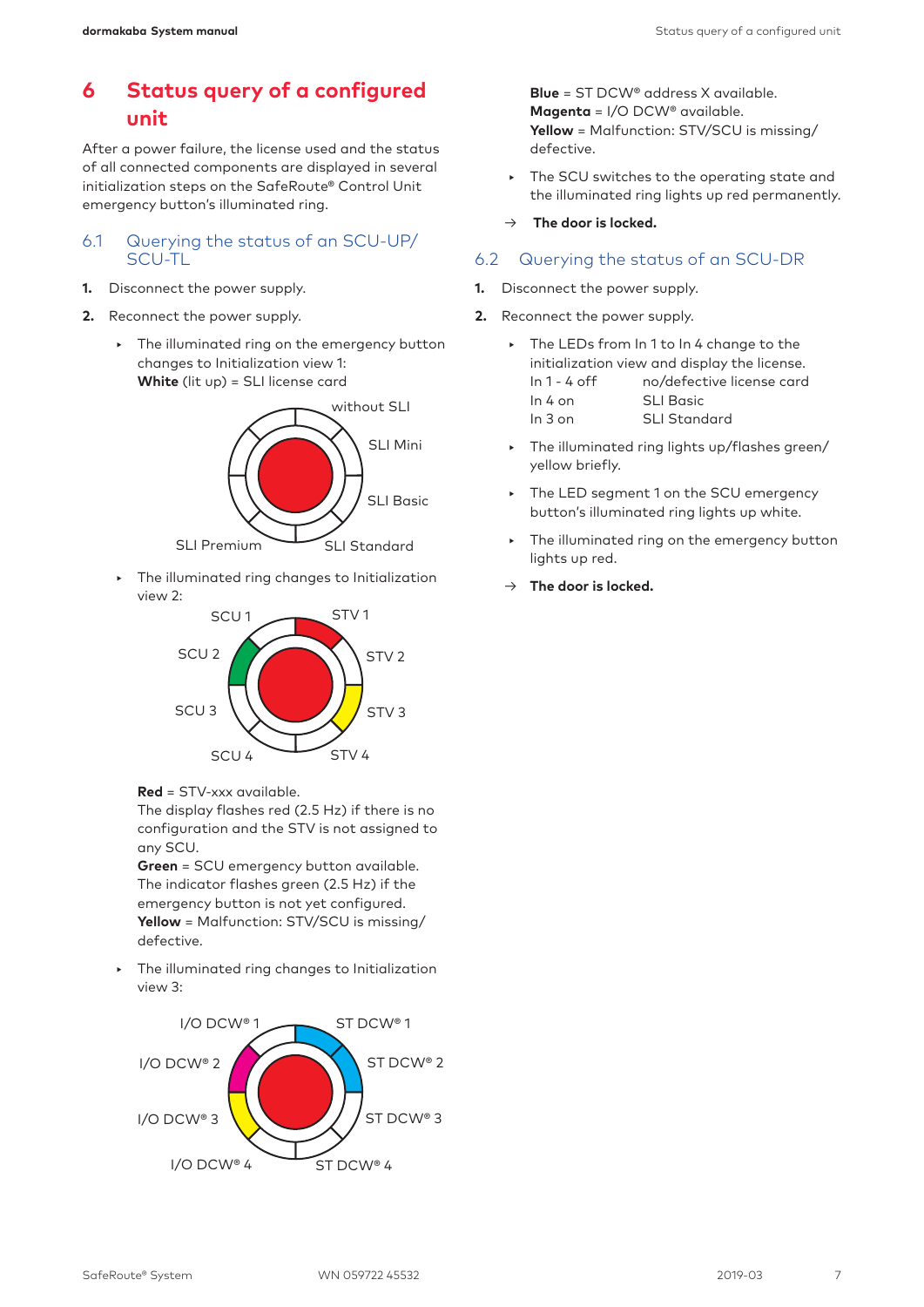## <span id="page-7-1"></span><span id="page-7-0"></span>**7 Troubleshooting**

### 7.1 Illuminated ring display in case of alarm and malfunction

| <b>Signal</b>           | Cause                                                                                                                                                                                                          | Procedure                                                                                                                                                                                                                                                 |  |  |
|-------------------------|----------------------------------------------------------------------------------------------------------------------------------------------------------------------------------------------------------------|-----------------------------------------------------------------------------------------------------------------------------------------------------------------------------------------------------------------------------------------------------------|--|--|
|                         | No visual or audible indicator<br>230 V AC- or 24 V DC power supply<br>missing.                                                                                                                                | 1.<br>Check the power supply.<br>2.<br>Connect the power supply.                                                                                                                                                                                          |  |  |
|                         | The door lock does not become active<br>Permanent unlocking is still active.                                                                                                                                   | Close the door.<br>1.<br>2.<br>Turn the key in the key switch to the<br>left.                                                                                                                                                                             |  |  |
| WU <i>WA</i>            | <b>Tampering message:</b><br>The STV is unlocked<br>Tamper alarm was triggered.<br>All door locks on the door are<br>unlocked. The tamper alarm occurs<br>after unlocking the door.<br>The door can be opened. | Make sure all housings and covers<br>1.<br>are intact and sealed.<br>Turn and hold the key switch to the<br>2.<br>right.<br>The alarm is acknowledged.<br>Þ.<br>The door remains unlocked.<br>$\rightarrow$                                               |  |  |
| $\frac{1}{2}$           | <b>Tampering message:</b><br>The STV is locked<br>Tamper alarm has been triggered, all<br>door locks on the door are locked.                                                                                   | Make sure all housings and covers<br>1.<br>are intact and sealed.<br>2. Turn and hold the key switch to the<br>right.<br>The alarm is acknowledged.<br>The door unlocks.<br>k.<br>Turn the key switch to the left.<br>З.<br>$\rightarrow$ The door locks. |  |  |
| high flashing frequency | License error<br>The locks are disabled, the license<br>card has been removed from the<br>SCU control center for more than 2<br>minutes                                                                        | Reinsert the license card assigned<br>1.<br>to the door.<br>The door locks.<br>$\rightarrow$                                                                                                                                                              |  |  |
|                         | Partially locked (where a door has<br>several locks)<br>Here: Locks 1 and 2 are locked, lock 3<br>is not.                                                                                                      | Check if all door leaves are locked<br>1.<br>or can lock (mechanically).<br>Turn the key switch to the right.<br>2.<br>Push the key switch to the left.<br>З.<br>The door locks.<br>$\rightarrow$                                                         |  |  |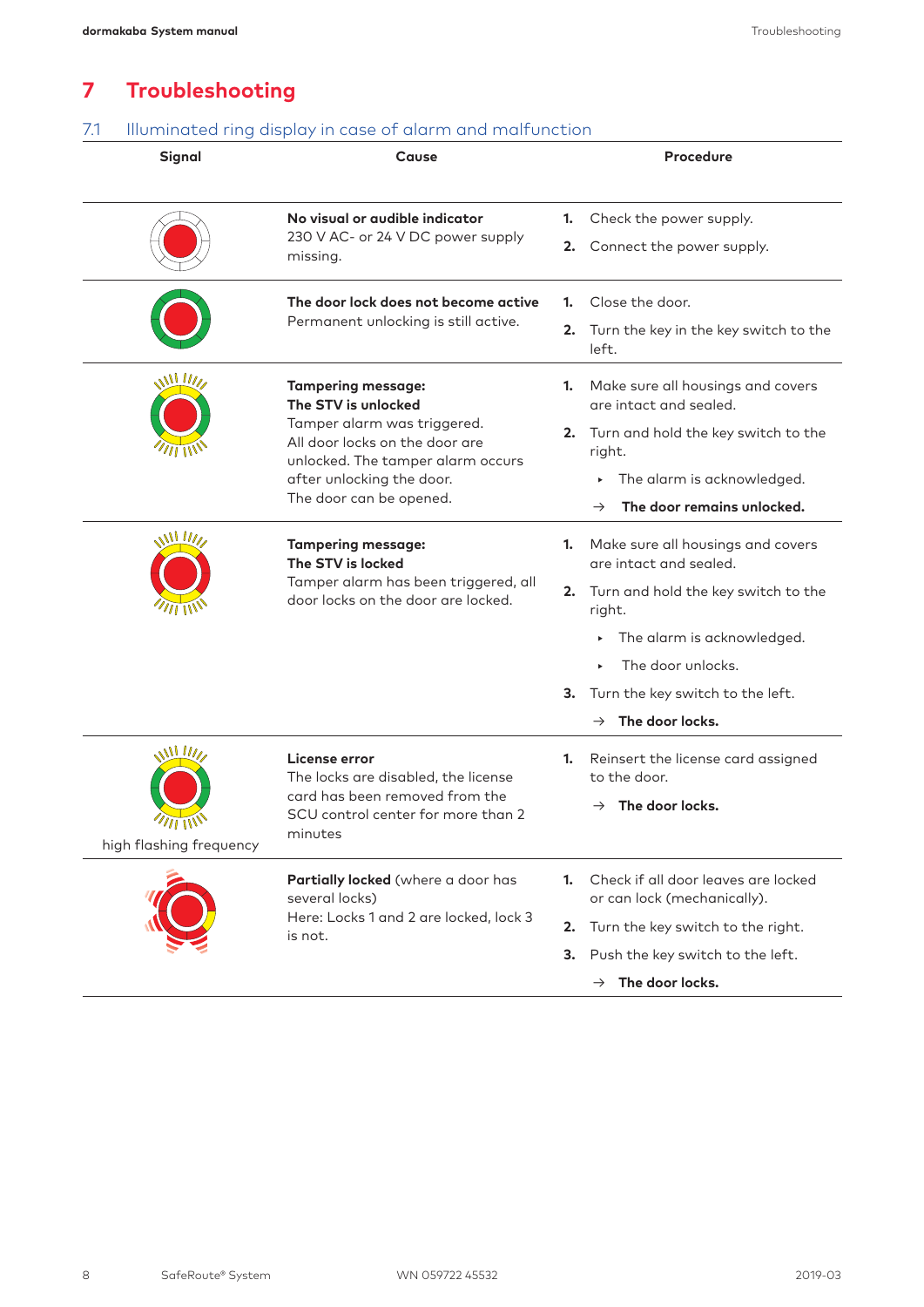| <b>Signal</b> | Cause                                                                                                                                                                                  | Procedure                                                                                                                   |  |  |  |
|---------------|----------------------------------------------------------------------------------------------------------------------------------------------------------------------------------------|-----------------------------------------------------------------------------------------------------------------------------|--|--|--|
|               | The alarm system reports an alarm<br>Alarm system has triggered via fire<br>detector or smoke switch or there is<br>an open circuit/short circuit to fire<br>detector or smoke switch. | Reset to fire detector or smoke<br>1.<br>switch.<br>The alarm is automatically*<br>acknowledged.                            |  |  |  |
|               |                                                                                                                                                                                        | The door lock locks.<br>$\rightarrow$                                                                                       |  |  |  |
|               | The emergency button is pressed<br>The locking device does not lock.                                                                                                                   | Push and hold the key to the right<br>1.<br>on the key switch.                                                              |  |  |  |
|               |                                                                                                                                                                                        | 2. Press the emergency button for 1s<br>and then release.                                                                   |  |  |  |
|               |                                                                                                                                                                                        | 3. Push the key over the middle to the<br>left and bring it back to the middle<br>position.                                 |  |  |  |
|               |                                                                                                                                                                                        | 4. Remove the key.                                                                                                          |  |  |  |
|               |                                                                                                                                                                                        | $\rightarrow$ The electric locking device is<br>active.                                                                     |  |  |  |
|               | The emergency button is faulty<br>Internal emergency button error.                                                                                                                     | Push and hold the key to the right<br>1.<br>on the key switch.                                                              |  |  |  |
|               |                                                                                                                                                                                        | 2. Press the emergency button for 1s<br>and then release.                                                                   |  |  |  |
|               |                                                                                                                                                                                        | 3. Push the key over the middle to the<br>left and bring it back to the middle<br>position.                                 |  |  |  |
|               |                                                                                                                                                                                        | 4. Remove the key.                                                                                                          |  |  |  |
|               |                                                                                                                                                                                        | $\rightarrow$ The electric locking device is<br>active.<br>If the error occurs again, replace the<br>device.                |  |  |  |
|               | The connection via DCW® bus to a<br>standard DCW <sup>®</sup> node is interrupted                                                                                                      | Check the DCW® connection to the<br>1.<br>DCW <sup>®</sup> component.                                                       |  |  |  |
| When locked   | A standard DCW® component** is<br>missing/defective or SCU emergency<br>buttons signal that the SCU control<br>center is missing or defective.                                         | 2. Reset the components table with<br>the TMS Soft or perform new<br>configuration.<br><b>Attention: Parameter settings</b> |  |  |  |
|               |                                                                                                                                                                                        | changed by TMS Soft® are lost!<br>If the error persists: Replacement of the<br>non-safety-related DCW® component.           |  |  |  |

When permanent open

\*Depending on the parameterization, manual acknowledgment may also be required.

\*\*I/O module DCW®, key switch STxx DCW®, SVP lock SVP 2xxx DCW®, smoke switch RS DCW®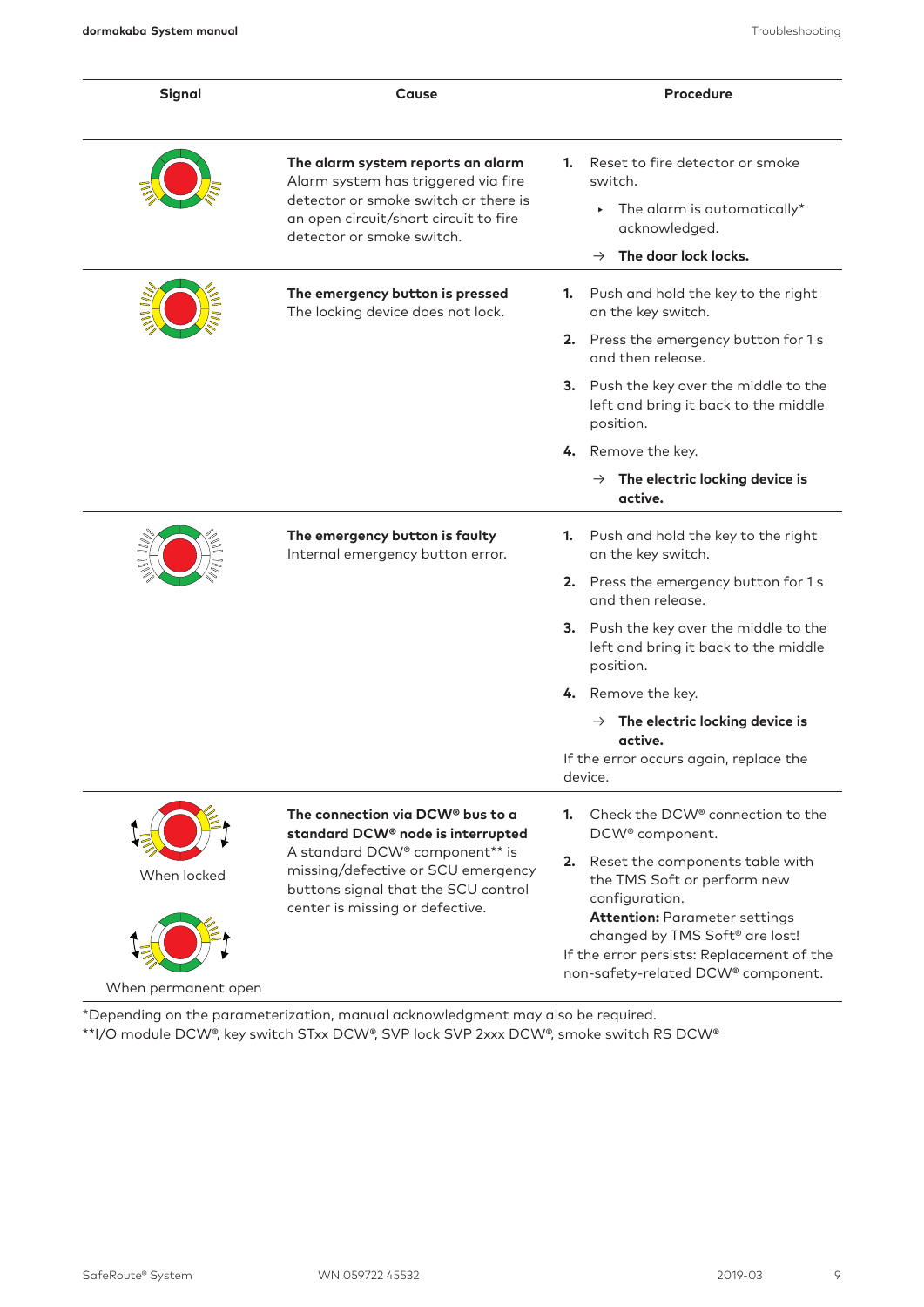| <b>Signal</b>                          | Cause                                                                                                             | <b>Procedure</b>                                                                                                                                                                  |  |  |
|----------------------------------------|-------------------------------------------------------------------------------------------------------------------|-----------------------------------------------------------------------------------------------------------------------------------------------------------------------------------|--|--|
|                                        | The connection to an SCU emergency<br>button is interrupted                                                       | Check the line to the SCU<br>1.<br>emergency button.                                                                                                                              |  |  |
|                                        | The electrical lock is deactivated.<br>or                                                                         | 2. Acknowledge the error after<br>removal.                                                                                                                                        |  |  |
| in addition, an alarm<br>signal sounds | The door is not closed.                                                                                           | 3. Press the key switch to the right<br>and then to the left.                                                                                                                     |  |  |
|                                        | or                                                                                                                | The STVxxx locks.<br>$\rightarrow$<br>or                                                                                                                                          |  |  |
|                                        | The door contacts on the STV are not<br>connected.                                                                | Replace the defective SCU<br>4.<br>emergency button                                                                                                                               |  |  |
|                                        | Missing or defective STV-xxx                                                                                      | Check the line to STV address 1.<br>1.                                                                                                                                            |  |  |
|                                        | STV-xxx is missing or the connection is<br>broken, e.g. plug disconnected<br>(Fig. shows Address 1 as an example) | 2. Acknowledge the error after<br>removal.                                                                                                                                        |  |  |
|                                        |                                                                                                                   | 3. Press the key switch to the right<br>and then to the left.                                                                                                                     |  |  |
|                                        | The communication between SCU<br>and STV-xxx was interrupted (e.g. due<br>to a loose connection).                 | The STVxxx locks.<br>$\rightarrow$                                                                                                                                                |  |  |
|                                        | <b>Maintenance is required</b><br>The maintenance interval has been                                               | Conduct maintenance (or order it)<br>1.<br>according to specifications.                                                                                                           |  |  |
|                                        | exceeded.                                                                                                         | 2. Reset the maintenance alarm. To<br>do this, press the key switch to the<br>left for 15 seconds or set a new<br>maintenance interval with TMS<br>Soft (as of license standard). |  |  |
|                                        | The unit is not configured                                                                                        | Check the components.<br>1.                                                                                                                                                       |  |  |
|                                        |                                                                                                                   | Carry out a new configuration.<br>2.                                                                                                                                              |  |  |
|                                        | The unit is supplied with over/                                                                                   | Check the power supply.<br>1.                                                                                                                                                     |  |  |
|                                        | undervoltage.<br>The power supply does not meet the<br>requirements or specifications.                            | If the voltage drop on the supply<br>2.<br>cable is too high, select a larger<br>cable cross-section or place an<br>additional power supply.                                      |  |  |

\*Depending on the parameterization, manual acknowledgment may also be required.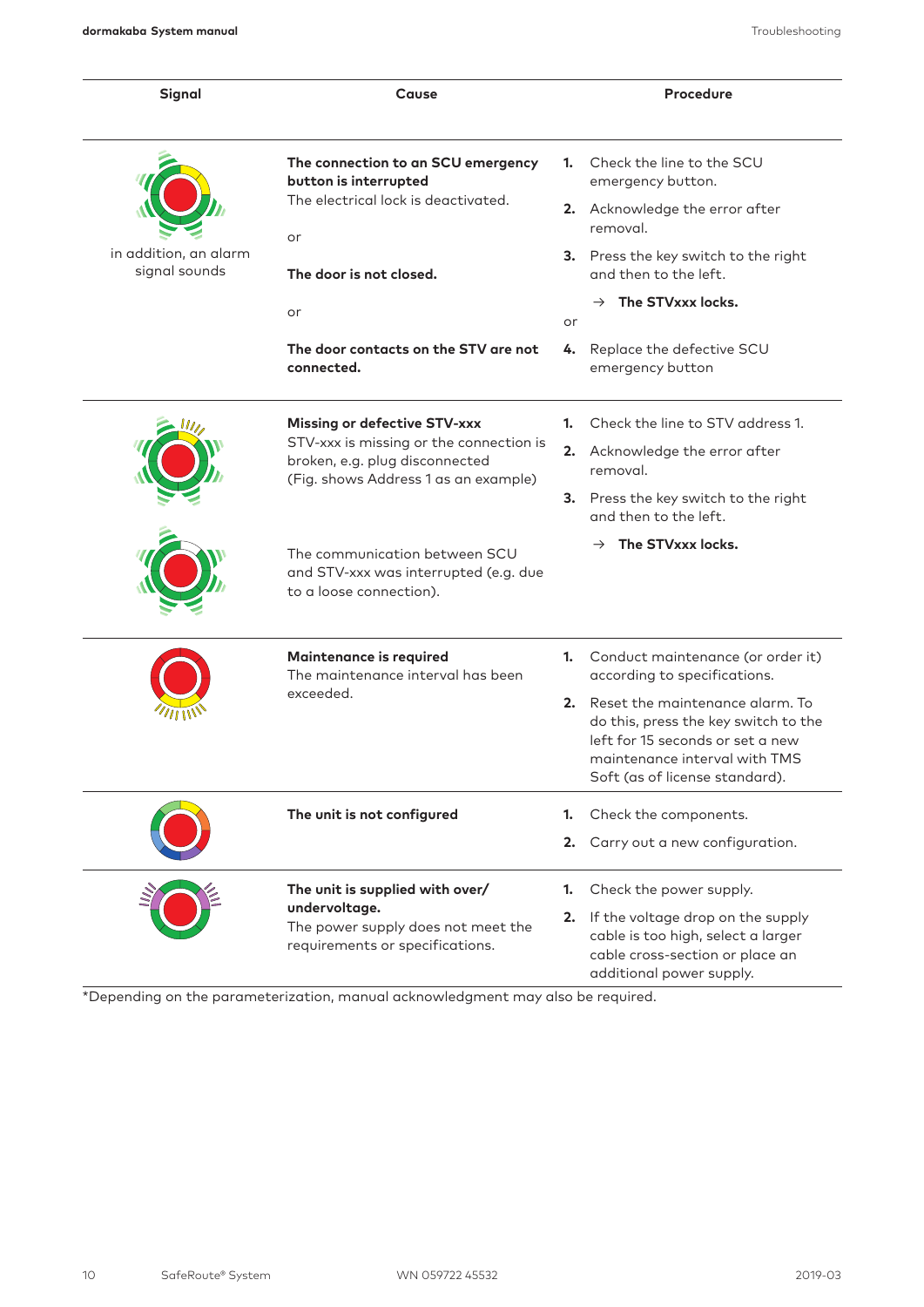### <span id="page-10-0"></span>**8 Replacement and removal of components**

The replacement and removal of components connected to the SCU is performed in accordance with the relevant assembly instructions. For safetyrelated components, such as e.g. electrical door locks STV xxx or SCU control units, the replacement must be documented in the door unit's inspection log. The SafeRoute® system must then also be recommissioned.

#### **Replacing DCW® components**

When exchanging standard DCW® components, the DCW® address and thus the set parameters can be adopted. For a permanent removal from the bus system, additional steps must be taken.

#### **Replacing license cards**

The replacement of the license card must be done within 2 minutes. Any loaded applications are permanently stored on the SLI license card. After replacement, any necessary applications must be reloaded.

### 8.1 Replace non-safety related DCW® components

#### **TIPS AND RECOMMENDATIONS**

If the replaced component's DCW® address is retained, the set parameters are adopted.

- **1.** Disconnect the wiring to the component.
- **2.** Replace the defective component.
- **3.** Take over the defective component's DCW® address (DIP switch).
- **4.** Reconnect the wiring to the component.
	- → **The component is incorporated in the system.**
- 8.2 Remove non-safety related DCW® components completely
- **1.** Disconnect the wiring to the component.
- **2.** Remove the component.
- **3.** Delete the component from the system. To do this, update the internal DCW® table (see chap. [8.4](#page-10-1)).
	- → **The component is completely removed from the system.**

### 8.3 Replace/remove safety-related DCW® components

- **1.** Use TMS Soft**®** to read the current parameters (if parameterized).
- **2.** Disconnect the wiring to the component.
- **3.** Replace/remove the component.
- **4.** Take over the replaced component's DCW® address (DIP switch).
- **5.** Reconnect the wiring to the component.
- **6.** Carry out a new configuration.
- **7.** Transfer parameter settings changed by TMS Soft®.
	- → **The component is incorporated in the system.**

### 8.4 Update internal DCW® table



### <span id="page-10-1"></span>**TIPS AND RECOMMENDATIONS**

**Attention: Parameter settings changed by** TMS Soft® are lost during configuration! Before configuring with TMS Soft, read out the current parameters (if parameterized) and transfer again after configuration.

- **1.** Reset the components table with TMS Soft®.
	- → **The internal DCW® table is updated.**
- or

 $\mathbf{i}$ 

- **2.** Carry out a new configuration.
	- → **The internal DCW® table is updated.**
- 8.4 Reset configuration to factory settings
	- **TIPS AND RECOMMENDATIONS**

Alternatively, the configuration can also be done with the configuration software.

- **1.** Press the S4 service button for 8 s.
	- ‣ All default values are loaded.
- **2.** Carry out a new configuration.
	- → **All parameters are reset to the factory settings.**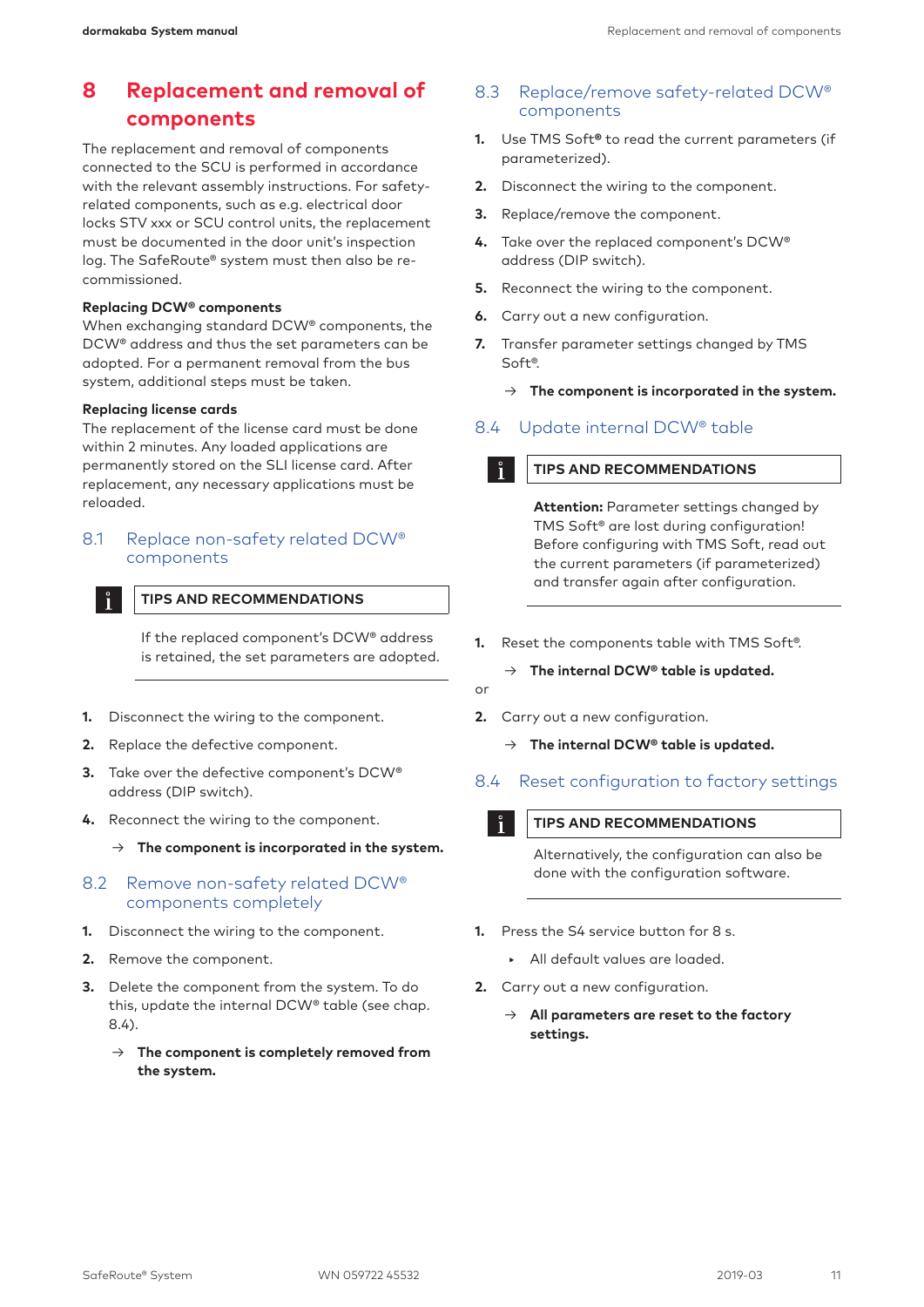### <span id="page-11-0"></span>**9 Maintenance**

The facility operator commissions the maintenance. Maintenance is periodic and is performed by service technicians authorized by dormakaba.

#### **Customer service**

dormakaba Service can be reached at the toll-free number.

E-mail: service@dormakaba.com Fax: +49 2333 793-3777



Other contact options:

- dormakaba Technical Competence Center Tel.: +49 2333 7932900
- Online repair order: www.dormakaba.com

dormakaba Service App for smartphone/tablet: Apple iOS Appstore or Google Android Playstore

### **10 Disassembly, recycling and disposal**

Disassembly is carried out in the reverse order of mounting and must be carried out by qualified personnel.



The product must be disposed of in an environmentally friendly manner. Electrotechnical parts and batteries must not be disposed of as domestic waste. Dispose of

electrotechnical parts and batteries in the designated acceptance and collection points. Refer to the statutory regulations for your country.

### **11 Manufacturer's declarations and test certificates**

Any required documents, such as e.g. the EC Declaration of Conformity, the manufacturer's Declaration of Conformity, and compatibility lists, are available at www.dormakaba.com .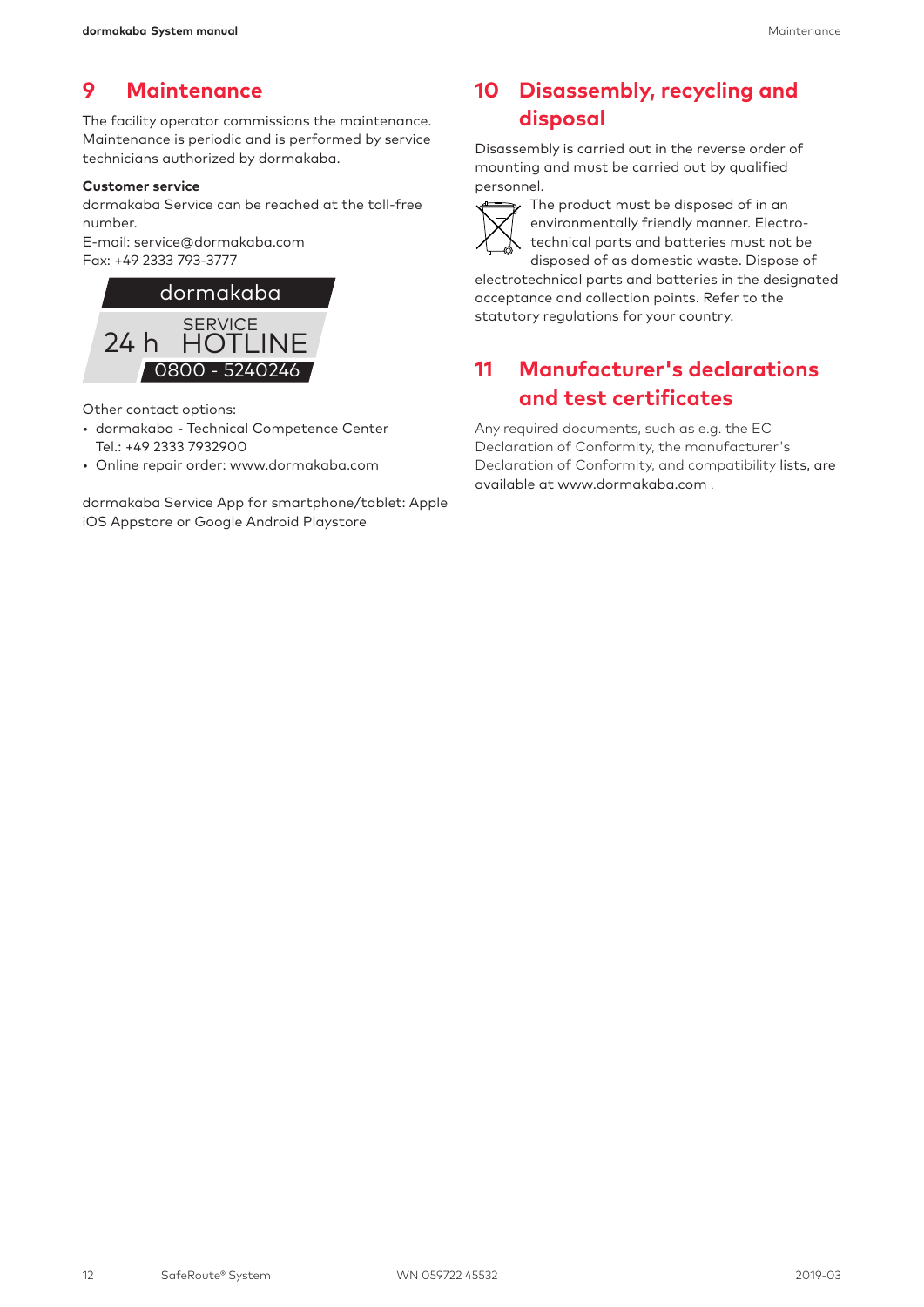<span id="page-12-1"></span><span id="page-12-0"></span>

|                          |                                                                                                                               | <b>SLI</b><br>Mini       | <b>SLI</b><br><b>Basic</b> | SLI<br><b>Standard</b> |
|--------------------------|-------------------------------------------------------------------------------------------------------------------------------|--------------------------|----------------------------|------------------------|
|                          |                                                                                                                               |                          |                            |                        |
| Release                  | Via emergency button (with alarm trigger)                                                                                     | O                        | $\circ$                    | $\circ$                |
| <b>Unlock</b>            | Via key switch(without alarm trigger)                                                                                         |                          |                            |                        |
|                          | - Temporary unlocking                                                                                                         | O                        | O                          |                        |
|                          | - Long-term unlocking                                                                                                         |                          |                            |                        |
|                          | - Permanent unlocking                                                                                                         | O                        | O                          |                        |
|                          | - Operating time of the key switch for triggering the<br>unlocking type long-term permanent unlocking                         |                          |                            |                        |
|                          | - Combination function short-term, long-term, permanent<br>unlocking: one of the different unlocking types can be deactivated |                          |                            |                        |
|                          | Automatic unlocking at defined times of day (timer)                                                                           | $\overline{\phantom{a}}$ |                            |                        |
|                          | By alarm system (fire, danger, smoke detectors, sprinklers, etc.)                                                             | O                        | $\circ$                    | $\circ$                |
|                          | Bi-directional escape route                                                                                                   |                          | $\circ$                    | O                      |
|                          | From outside to inside via external analog ST (key switch)                                                                    | O                        | $\bullet$                  |                        |
|                          | From outside to inside via external DCW® ST or SVP / M-SVP 22xx                                                               |                          |                            |                        |
| Lock                     | Automatic relocking                                                                                                           |                          |                            |                        |
|                          | - After temporary unlocking                                                                                                   | O                        | O                          |                        |
|                          | - After long-term unlocking                                                                                                   |                          |                            |                        |
|                          | $-$ If door was not opened after pressing the emergency button $\sqrt{ }$                                                     |                          |                            |                        |
|                          | - After closing                                                                                                               | ٠                        |                            |                        |
|                          | Automatic locking at defined times of day (timer)                                                                             | $\overline{\phantom{a}}$ | $\overline{\phantom{a}}$   |                        |
|                          | Automatic relocking after power cut                                                                                           | $\circ$                  | $\circ$                    | $\circ$                |
|                          | Resetting the unlocking via key/emergency button                                                                              | $\circ$                  | $\bullet$                  | $\bullet$              |
|                          | Direct connection of motor locks<br>SVP 2xxx DCW®/ M-SVP 22xx DCW®                                                            |                          |                            |                        |
| Vis./Aud. display        | Status/Warning/Initialization display on the illuminated ring.                                                                |                          |                            |                        |
|                          | - Adjusting the brightness                                                                                                    |                          |                            |                        |
|                          | - Adjusting the flashing frequencies                                                                                          |                          |                            |                        |
|                          | Pre-alarm/main alarm after temporary unlocking and<br>long-term unlocking                                                     | $\circ$                  | $\circ$                    |                        |
|                          | Maintenance alarm                                                                                                             | O                        | $\circ$                    |                        |
|                          | Acoustic confirmation when activating<br>long-term or permanent unlocking                                                     | O                        | $\circ$                    |                        |
|                          | Alarm duration limit                                                                                                          | O                        | 0                          |                        |
|                          | Alarm management (activation/deactivation of alarms)                                                                          | $\overline{\phantom{a}}$ | $\bullet$                  |                        |
| Monitoring               | Tamper monitoring (can be deactivated for maintenance purposes)                                                               | $\bullet$                | $\bullet$                  |                        |
|                          | "Door open" monitoring                                                                                                        | $\circ$                  | $\circ$                    |                        |
|                          | Two different time ranges for<br>the "door open" monitoring's pre-alarm and main alarm                                        |                          |                            |                        |
| Entry control            | Access control via keypad, e.g. STD-UP touchscreen display                                                                    | $\overline{\phantom{m}}$ | $\overline{\phantom{a}}$   | ●                      |
|                          | History memory with date and time stamp                                                                                       |                          |                            | O                      |
| Networking               | LON                                                                                                                           | $\overline{\phantom{a}}$ | $\bullet$                  |                        |
|                          | <b>LAN</b>                                                                                                                    |                          | $\circ$                    | O                      |
| <b>Miscellaneous</b>     | Automatic reactivation after power cut                                                                                        | O                        | $\circ$                    | O                      |
|                          | Parameterization/visualization/control via TMS Soft <sup>®</sup>                                                              | $\overline{\phantom{0}}$ |                            |                        |
|                          | Freely programmable inputs/outputs on the SCU                                                                                 | $\overline{\phantom{a}}$ |                            |                        |
|                          | Additional programmable inputs/outputs via SIO-DR or I/O DCW®                                                                 | $\overline{\phantom{a}}$ | $\blacksquare$             |                        |
| <b>Application cards</b> | Multi-door control                                                                                                            | $\overline{a}$           | П                          | П                      |
| <b>SLI-A</b>             | Interlock control                                                                                                             | $\overline{a}$           | <b>Tale</b>                | ш                      |
|                          | Logic functions                                                                                                               |                          |                            | ■                      |
|                          | Time-Delayed Release <sup>1)</sup>                                                                                            |                          | ш                          |                        |
|                          | - one time delay step (parameterizable)                                                                                       |                          | ш                          | ш                      |
| - not available          | · available and parameterizable<br>O available, not parameterizable                                                           | $\blacksquare$ with app  |                            |                        |

<sup>1)</sup> EN 13637 function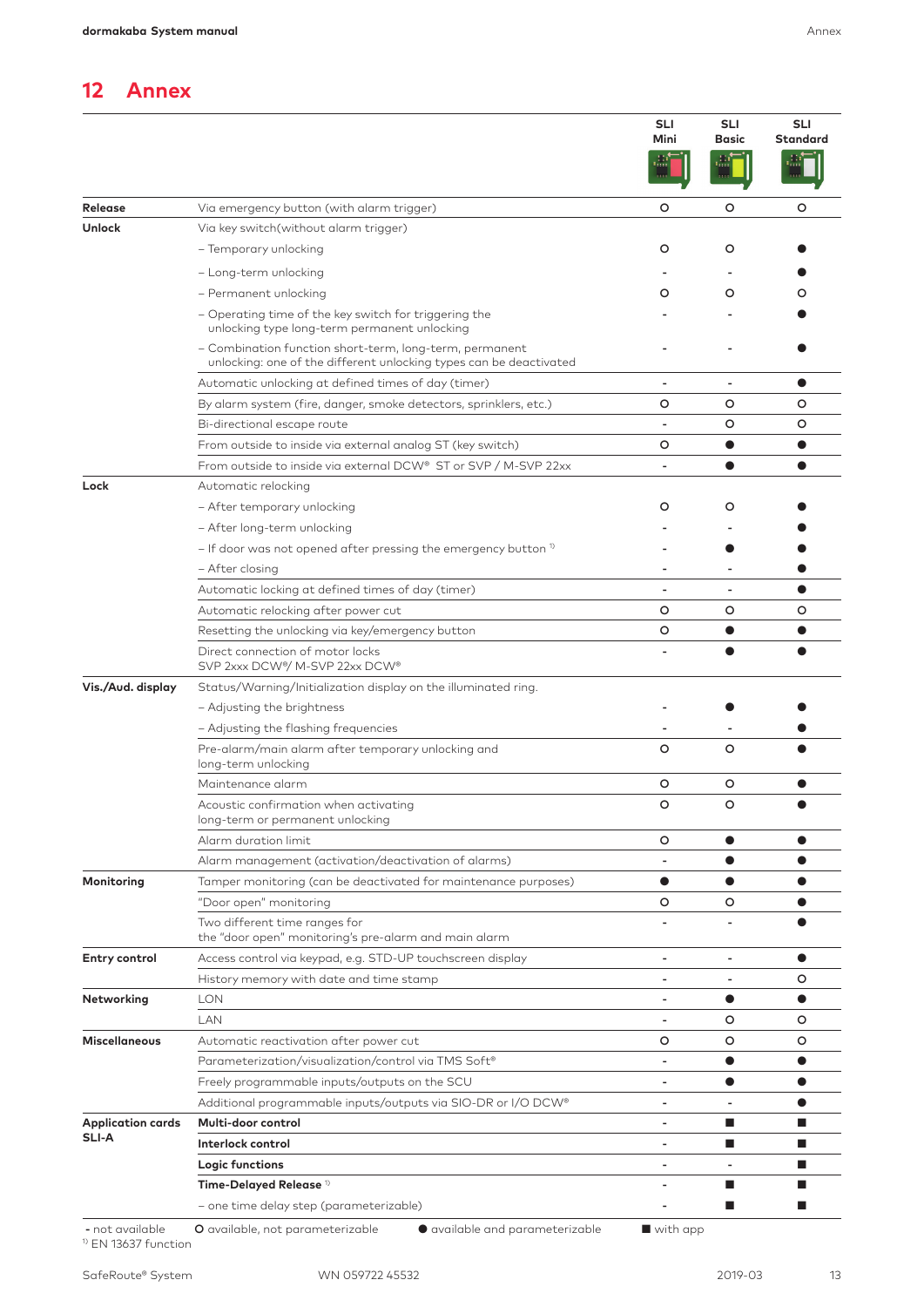**dormakaba System manual** Maintenance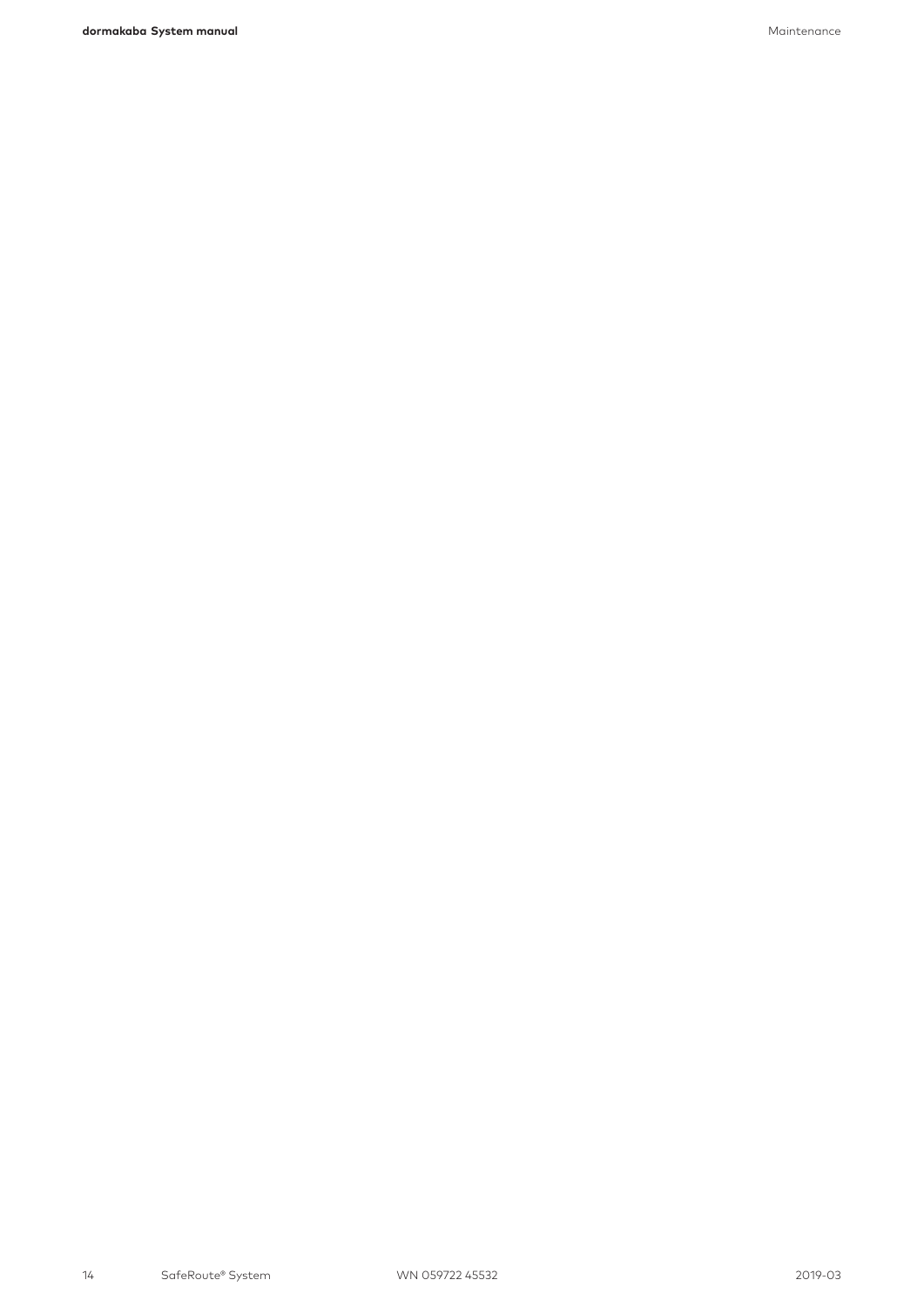**dormakaba System manual** Maintenance